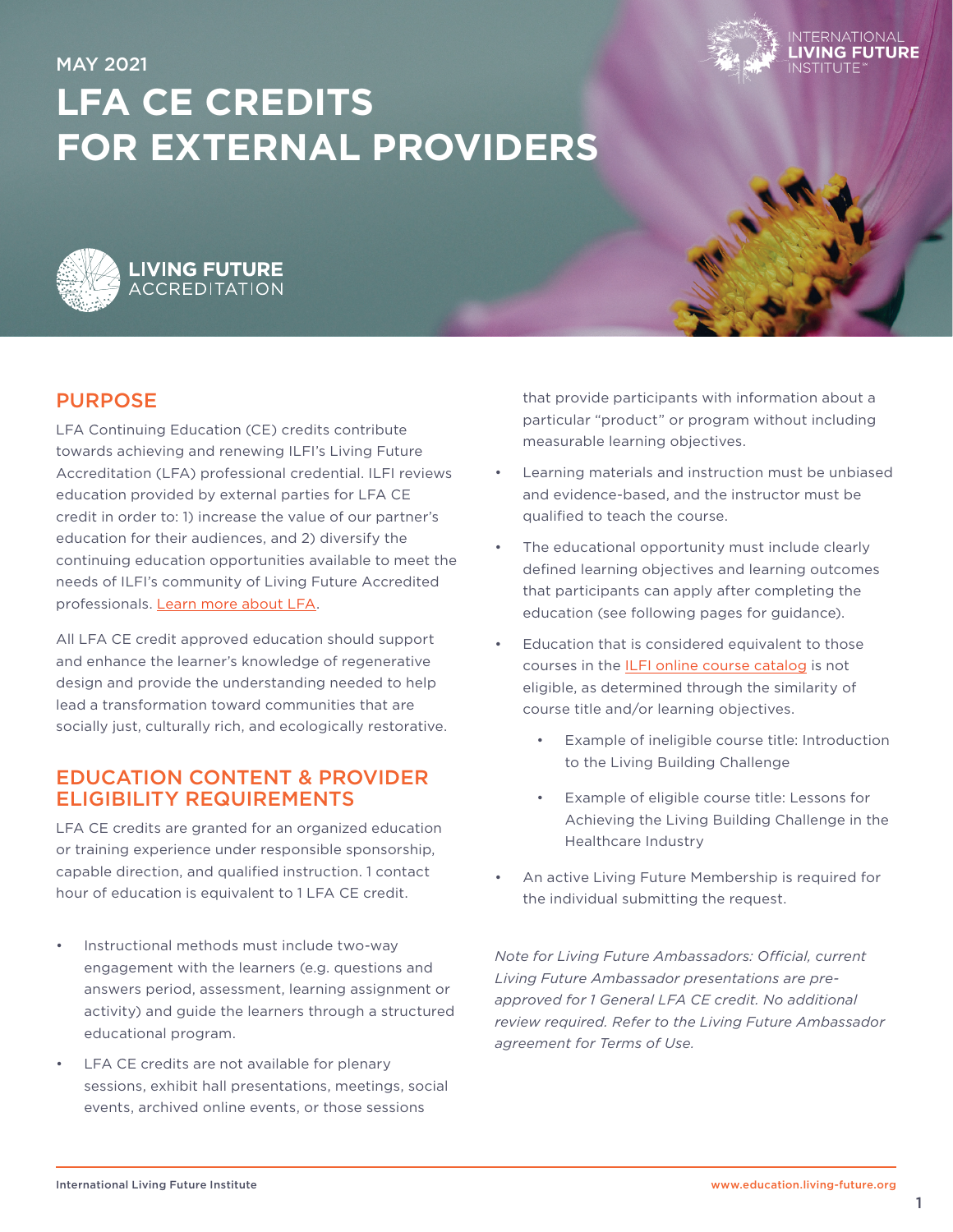# REVIEW FEE

A \$200 USD review fee applies per 1 LFA CE credit. Approval of each course is valid for two years, after which it must be reviewed for renewal to ensure up to date content. Those with partner MOUs and/or agreements with ILFI should refer to the terms included therein that may describe applicable LFA CE credit review benefits and requirements.

# PROCESS REQUIREMENTS

Education must be reviewed and approved by ILFI in advance of delivery for LFA CE credits. Education will not be retroactively reviewed or approved after course delivery has occurred.

## BEFORE COURSE

- ILFI recommends submitting education for review at least three weeks in advance of the delivery date, to ensure that the review process can be completed and LFA CE credit offerings can be promoted before the course begins.
- Standard turnaround time for review is two weeks: incomplete submissions or submissions requiring additional information may take longer.
- An additional week is included in the suggested schedule, to allow time for the submitter to respond to any clarification requests from ILFI (for additional information or course edits), and for ILFI to review the updates.
- Submit details about your education for ILFI review.
	- Single course: [Complete form](https://www.tfaforms.com/4736360)
	- Multiple courses: Email [LFA@living-future.org](mailto:lfa@living-future.org)
	- Please note that depending on the review, you may be asked to additionally upload slide decks and other learning materials as applicable.
- Education must not be advertised as eligible for LFA CE credit until it has been approved by ILFI. Education may, however, be advertised while under review as "submitted for LFA CE credit approval" without any reference to the number or type of LFA CE credits to be awarded.
- After your education has been approved for LFA

CE credits, update your education listing and presentation materials using the resources provided by ILFI.

## DURING COURSE

- Present the LFA promotional slide at the beginning of your educational delivery, including information about specific LFA CE credits available from completion of your course.
- Present the LFA credit reporting slide at the end of your educational delivery, including information about specific LFA CE credits available from completion of your course.

#### AFTER COURSE

- Using the resources provided by ILFI, follow up with your participants to provide information about CEU reporting details, and as requested by attendees, certificates of completion that they may use to self report LFA CE credit with ILFI.
- A recording of the education's live delivery may be offered to the live session participants as a courtesy; however, LFA CE credits may not be offered solely for completion of the recorded replay, whether provided to attendees as a courtesy or sold as an archive product.

# GUIDANCE

## TITLE

The title should accurately synopsize the focus of the education. Education that is considered equivalent to those courses in the [ILFI online course catalog](https://education.living-future.org/#/public-dashboard) is not eligible as determined through the similarity of course title and/or learning objectives.

## **DESCRIPTION**

Each course description should discuss the goal of the course, a brief overview of content to be presented, the target audience, and any prerequisite knowledge required. The format of the course (including presentation style, audience engagement and activity facilitation strategies if applicable, and the contribution and role of each presenter) should also be addressed. To close, each description should outline the potential educational benefits based on the learning objectives (see next page).